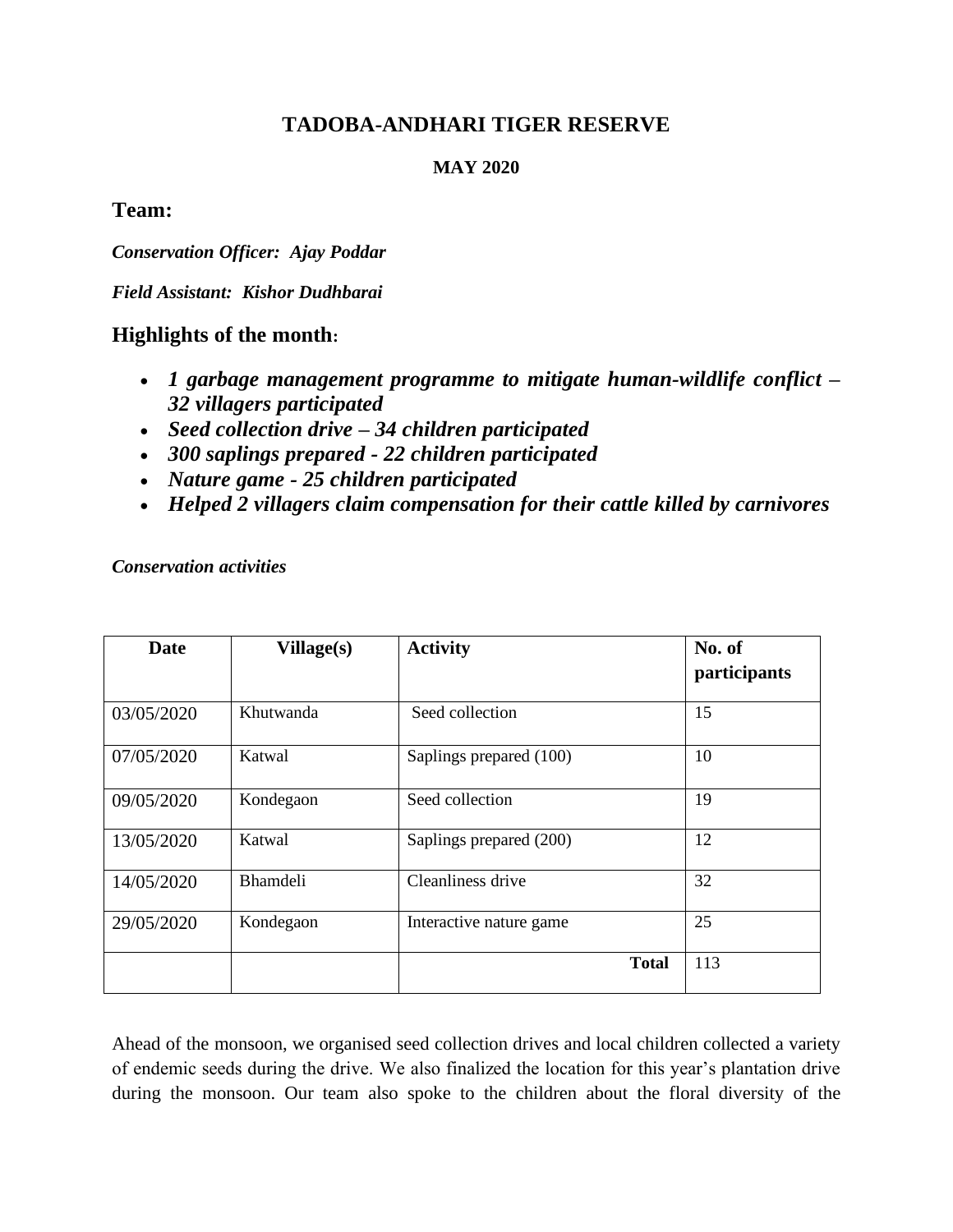landscape. The children also prepared 300 saplings from the collected seeds to be planted during the monsoon.



*(Left) Khutwanda- Variety of seeds collected by local children (Right) Katwal- A child prepares a sapling*



*Katwal- Saplings procured by local children*

We organized garbage management meetings and activities with villagers of Bhamdeli. Programmes were organized in order to sanitize the area around villages, as garbage spillover and food leftovers lure wildlife into villages and are a potential cause for human-wildlife conflict. We also collected over 5 kilograms of plastic litter through public participation (shramdhaan). A total of 32 villagers volunteered for the programmes.